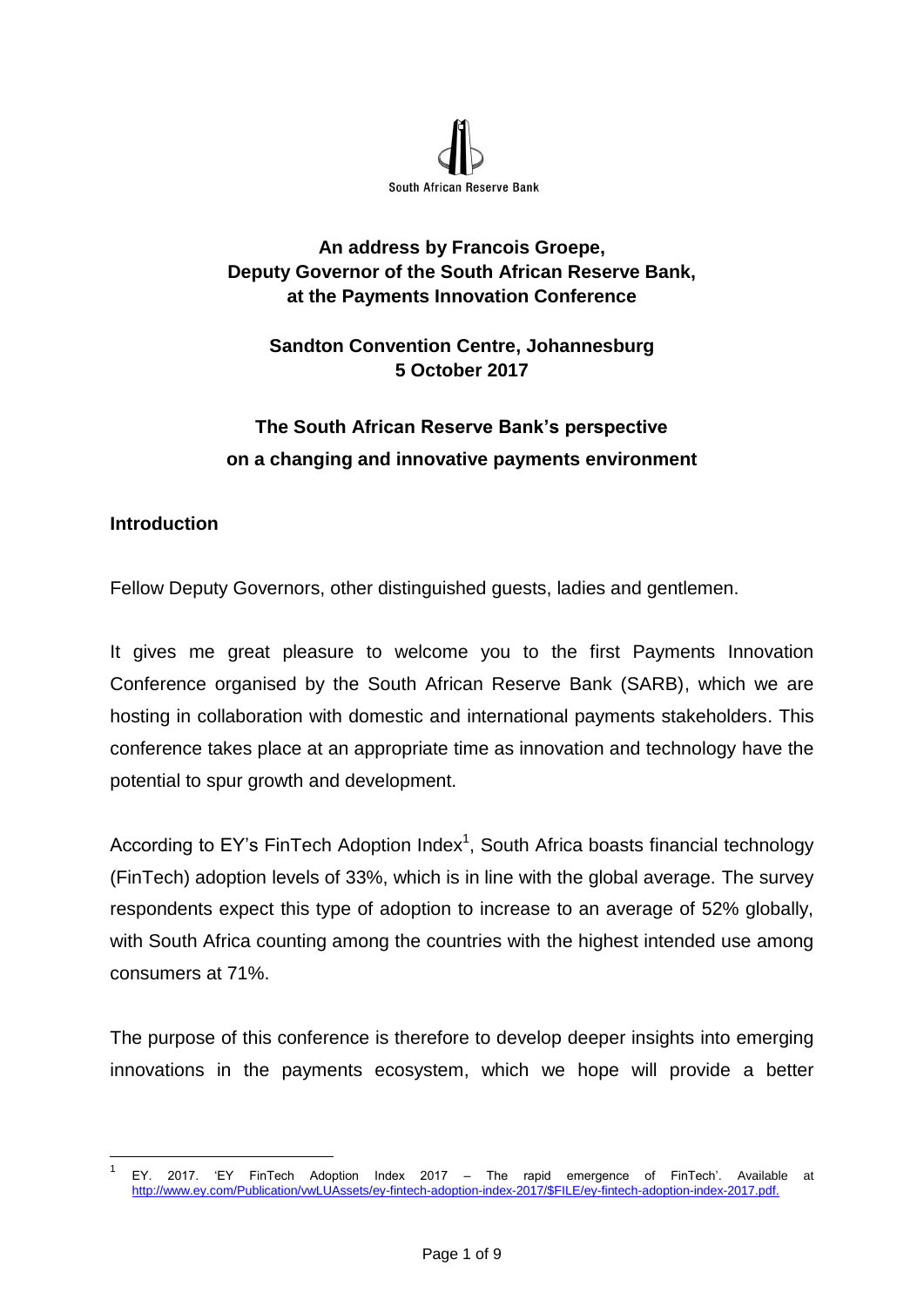understanding of regulatory frameworks, stimulate debate, and spur development within the payments space in support of our country's developmental objectives. My address today will focus on the SARB's perspective on the changing and innovative payments environment.

We are in an era of unprecedented exponential change, where rapid advances in technology have the potential to fundamentally change financial services. The International Organization of Securities Commissions (IOSCO), for example, reports that, in 2014, there were 1 800 FinTech companies with a total funding of US\$5.5 billion. This has risen to over 8 800 FinTech companies with investment of US\$100.2 billion by 2016.<sup>2</sup>

Technology's impact extends beyond mere services. It also allows for the democratisation of communication and information, and thus for the transfer of power to the end user. Countries and institutions were previously the main controllers of communication and information due to high barriers to entry, such as information asymmetries and the large capital investment that was required to facilitate access. This has fundamentally changed.

Powerful and super-fast processors, cheaper computing power, wide availability of access devices, and the roll-out of high-speed broadband have created an environment primed for a burst of innovation and ideas. Due to these rapid advances in technology, there has been an increasing effort to take advantage of these developments in service offerings, including within the financial services sector.

The emergence of FinTech, that covers digital innovations and technology-enabled business model innovations in the financial sector, also presents exciting opportunities. Examples of innovations that are fundamental to FinTech today centre around value provision in the lending environment, value storage in the form of wallets and tokens, value protection in the form of insurance and investments, as well as value transfer in the payments and remittances areas. Cryptocurrencies that utilise block chain technologies, new digital advisory and trading systems, artificial

 $\overline{a}$ 

<sup>2</sup> International Organization of Securities Commissions (IOSCO). 2017. 'Research report on financial technologies'*.* Available at [https://www.iosco.org/library/pubdocs/pdf/IOSCOPD554.pdf.](https://www.iosco.org/library/pubdocs/pdf/IOSCOPD554.pdf)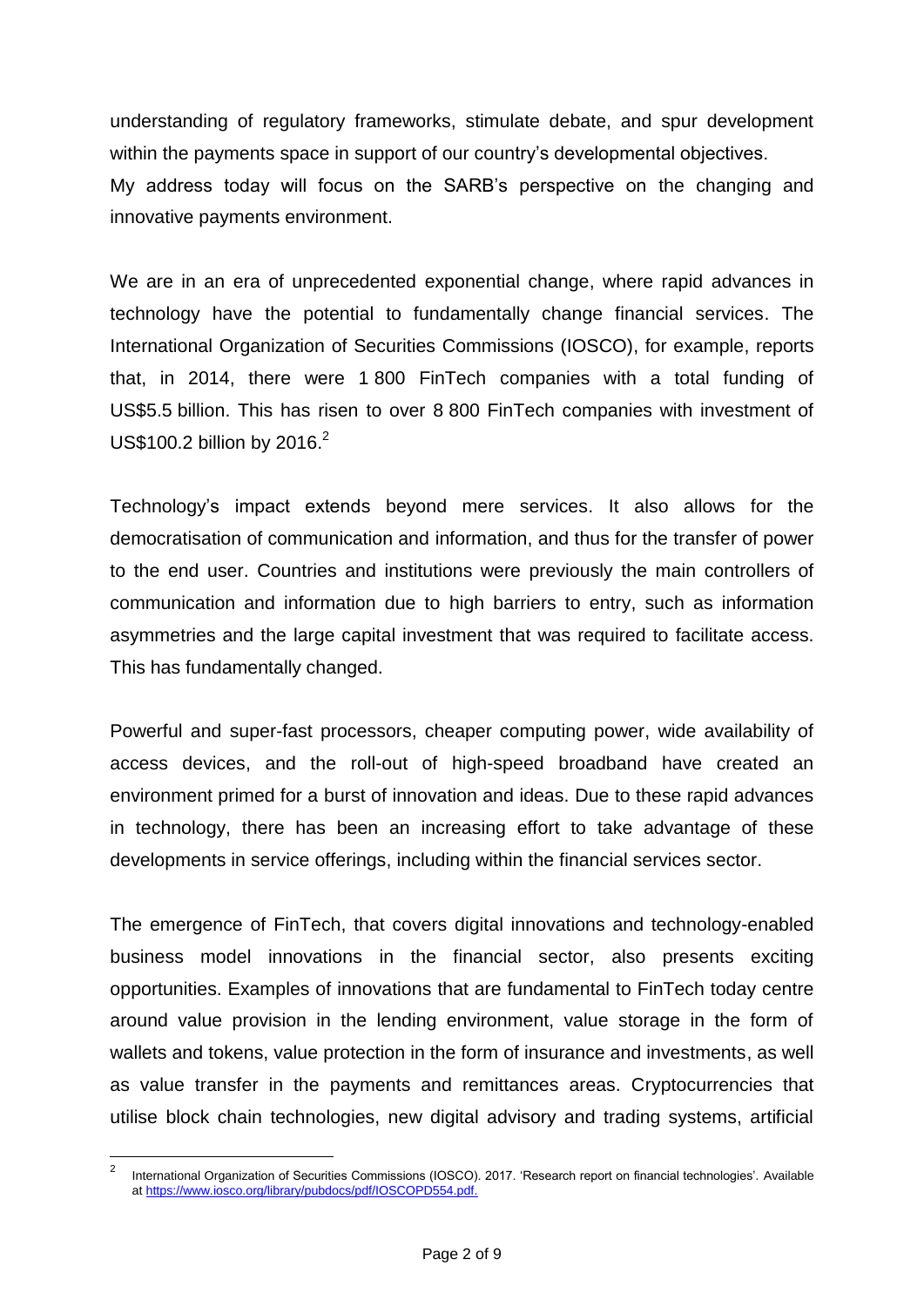intelligence and machine learning, peer-to-peer lending, equity crowdfunding and the Internet of things are some of the better-known developments that are normally cited. The drivers of these developments, from the demand side, emanate from shifting consumer preferences and an expectation for more, faster and cheaper services. From the supply side, they emanate from opportunities presented by evolving technology, as well as the changing regulatory environment. Currently, there is intense global interest in these developments, as is evident from numerous research initiatives, consourtium efforts, collaborative bank experimentations, venture capital deployment, as well as a number of central bank projects.

According to the Bank for International Settlements (BIS) working paper on *The*  FinTech opportunity<sup>3</sup>, these innovations may:

- a) disrupt existing industry structures and blur industry boundaries;
- b) facilitate strategic disintermediation:
- c) revolutionise how existing firms create and deliver products and services;
- d) provide new gateways for entrepreneurship; and
- e) democratise access to financial services

Although FinTech enterprises have changed the way in which financial services are structured, provisioned, and consumed, they have not acquired dominance yet. They do, however, have the potential to significantly change the competitive landscape. The World Economic Forum<sup>4</sup> (WEF) highlights eight factors that have the potential to alter the competitive landscape of the financial ecosystem, namely:<sup>5</sup>

- a. the commoditisation of cost bases;
- b. the redistribution of profit pools;
- c. ownership of the customer experience;
- d. the delivery of financial services through platforms;
- e. the monetisation of data;
- f. automation in the workplace;

<sup>-&</sup>lt;br>3 BIS Working Papers [Paper?] No. 655, *The FinTech opportunity,* Thomas Philippon, Monetary and Economic Department, August 2017. Available at [http://www.bis.org/publ/work655.htm.](http://www.bis.org/publ/work655.htm)

<sup>4</sup> World Economic Forum (WEF). 2017. *'Beyond fintech: A pragmatic assessment of disruptive potential in financial services'*. [http://www3.weforum.org/docs/Beyond\\_Fintech\\_-\\_A\\_Pragmatic\\_Assessment\\_of\\_Disruptive\\_Potential\\_in\\_Financial\\_Services.pdf](http://www3.weforum.org/docs/Beyond_Fintech_-_A_Pragmatic_Assessment_of_Disruptive_Potential_in_Financial_Services.pdf)

<sup>5</sup> World Economic Forum (WEF). 2017. *Beyond FinTech: a pragmatic assessment of disruptive potential in financial services*. Available at

[http://www3.weforum.org/docs/Beyond\\_Fintech\\_-\\_A\\_Pragmatic\\_Assessment\\_of\\_Disruptive\\_Potential\\_in\\_Financial\\_Services.pdf.](http://www3.weforum.org/docs/Beyond_Fintech_-_A_Pragmatic_Assessment_of_Disruptive_Potential_in_Financial_Services.pdf)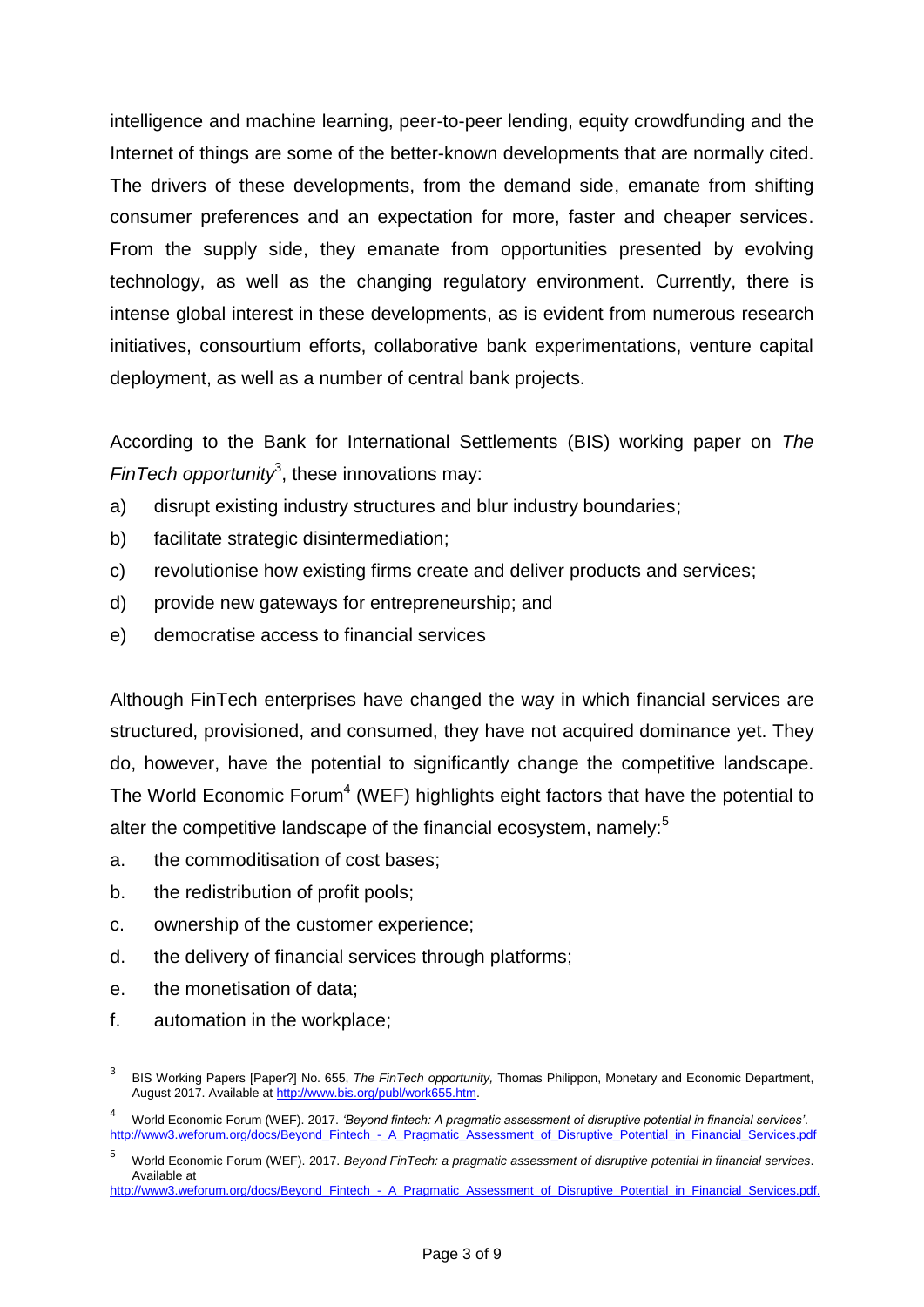- g. systemically important technology firms; and
- h. financial regionalisation due to differing regulatory priorities and customer needs.

These developments also have the potential to rapidly alter the payments space. Innovation in the payments ecosystem is resulting in an expansion of payment services, broadening the reach of payments platforms and networks.

Payment services innovations have recently included the leveraging of mobile devices and connectivity to make payments simpler and more convenient and to reduce the use of cash and make payments less visible to payers.<sup>6</sup> A preliminary analysis conducted by the SARB reveals that the current crop of innovations leverages the existing foundations of the payments infrastructure and that these new firms integrate themselves into existing value chains.

For example, mobile technology has catalysed the introduction of new mobile point-of-sale (POS) players in South Africa. These players have deepened the reach of electronic payment networks by targeting flea markets, self-employed artisans such as plumbers and spaza shops in rural areas – all previously underserved markets in terms of access to card payment networks. The potential of this type of technology means that, in the near future, we could possibly triple the level of the current 600 POS devices per 100 000 citizens to close to 2 000. This vividly demonstrates the potential of FinTech to broaden the network and deepen inclusion.

Other benefits that innovation may bring about include, operational simplification, counterparty risk reduction, clearing and settlement time reduction, liquidity and capital management improvement and fraud minimisation.

It should, however, be recognised that while these developments present tangible benefits, they may also give rise to certain challenges, including, but not limited to issues related to privacy as well as regulation, criminality and law enforcement. Given this reality, a balance necessarily need to be struck when developing regulatory frameworks.

 $\overline{a}$ 

<sup>6</sup> 'The future of financial services: how fs:h disruptive innovations are reshaping the way financial services are structured, provisioned and consumed'. An industry project of the financial services community. fsc. Prepared in collaboration with Deloitte Final Report, June 2015. Available at [http://www3.weforum.org/docs/WEF\\_The\\_future\\_\\_of\\_financial\\_services.pdf.](http://www3.weforum.org/docs/WEF_The_future__of_financial_services.pdf)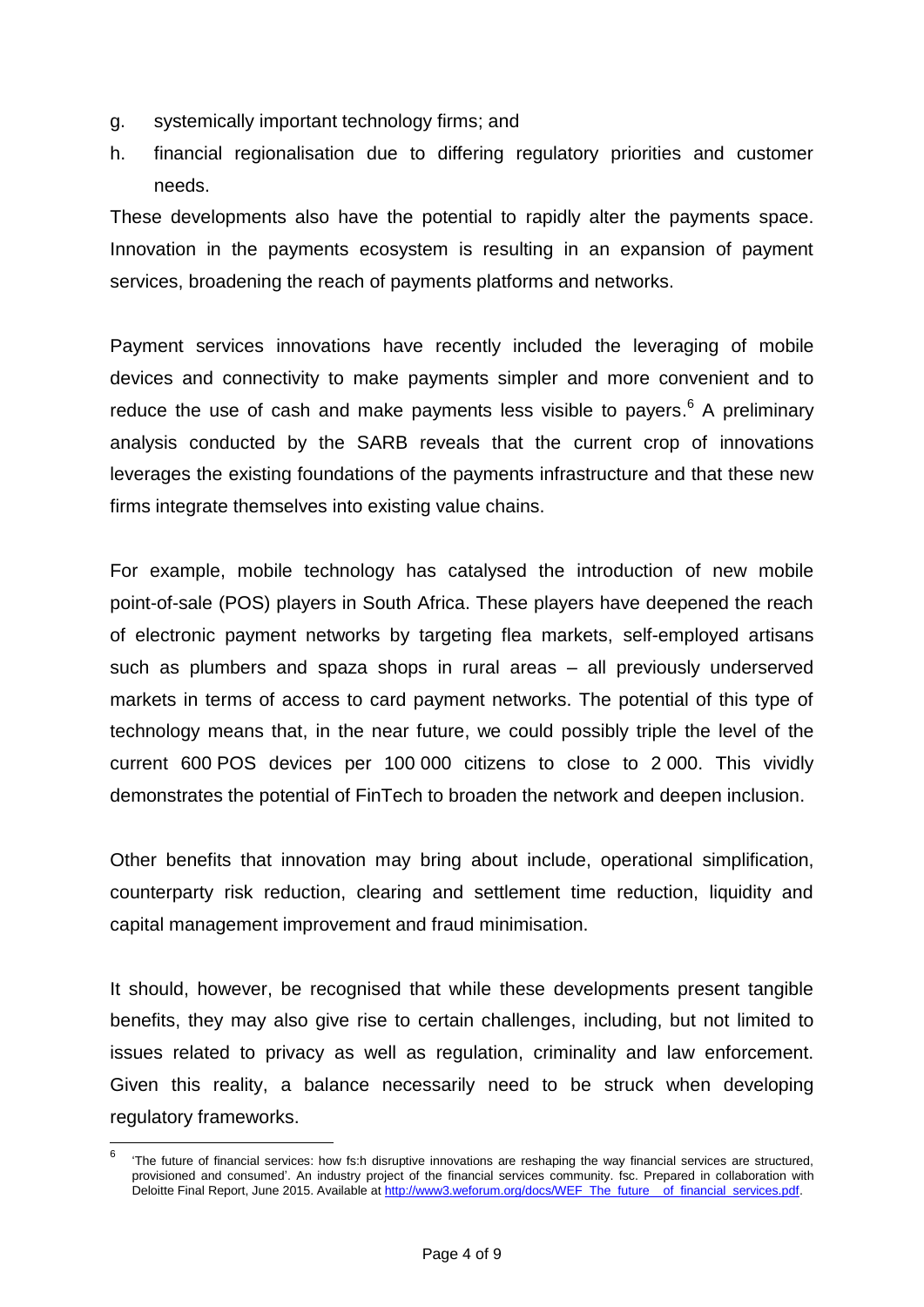#### **The innovation trade-off**

The possible benefits of innovation are numerous and broad, and those that are often touted relate to costs, convenience, and speed. Big Data and information analytics that allow financial intermediaries to understand and cater to their customers' needs at an individual level presently exist and already in wide use. These developments have the potential to lead to advances in risk management, credit extension processes and an economy that potentially makes less use of cash. The inclusion of previously under- and unserved consumers into formal financial services through the introduction of novel and bespoke products is a promising and welcome development.

As stated above, the pursuit of these developments, in the absence of appropriate and sound regulatory frameworks, could lead to the emergence of new risks. As an example, with these advances in technology, some of the platforms and systems have moved to the cloud. This is compounded by the rapid improvements and usage of mobile devices.

A WEF white paper highlighted that in order to improve risk management, it is important to highlight that the right tools should be used, including:<sup>7</sup>

- a. data on the emerging new innovation and its potential impact;
- b. assessment tools for the systemic risks introduced by innovation;
- c. a more standardised regulatory treatment framework for new competitors across jurisdictions; and
- d. an improved mechanism for public-private cooperation to combat cyberattacks.

A further key regulatory consideration is to support initiatives that could assist in easing frictional costs, within the system and the economy, and to respond to the need for all interbank payments to be processed and finalised in near real-time.

## **Cybersecurity**

 $\overline{a}$ 

<sup>7</sup> World Economic Forum (WEF). 2017. *'Balancing financial stability, innovation, and economic growth'*. Available at [http://www3.weforum.org/docs/IP/2017/FS/WEF\\_Whitepaper\\_FSIEG.pdf.](http://www3.weforum.org/docs/IP/2017/FS/WEF_Whitepaper_FSIEG.pdf)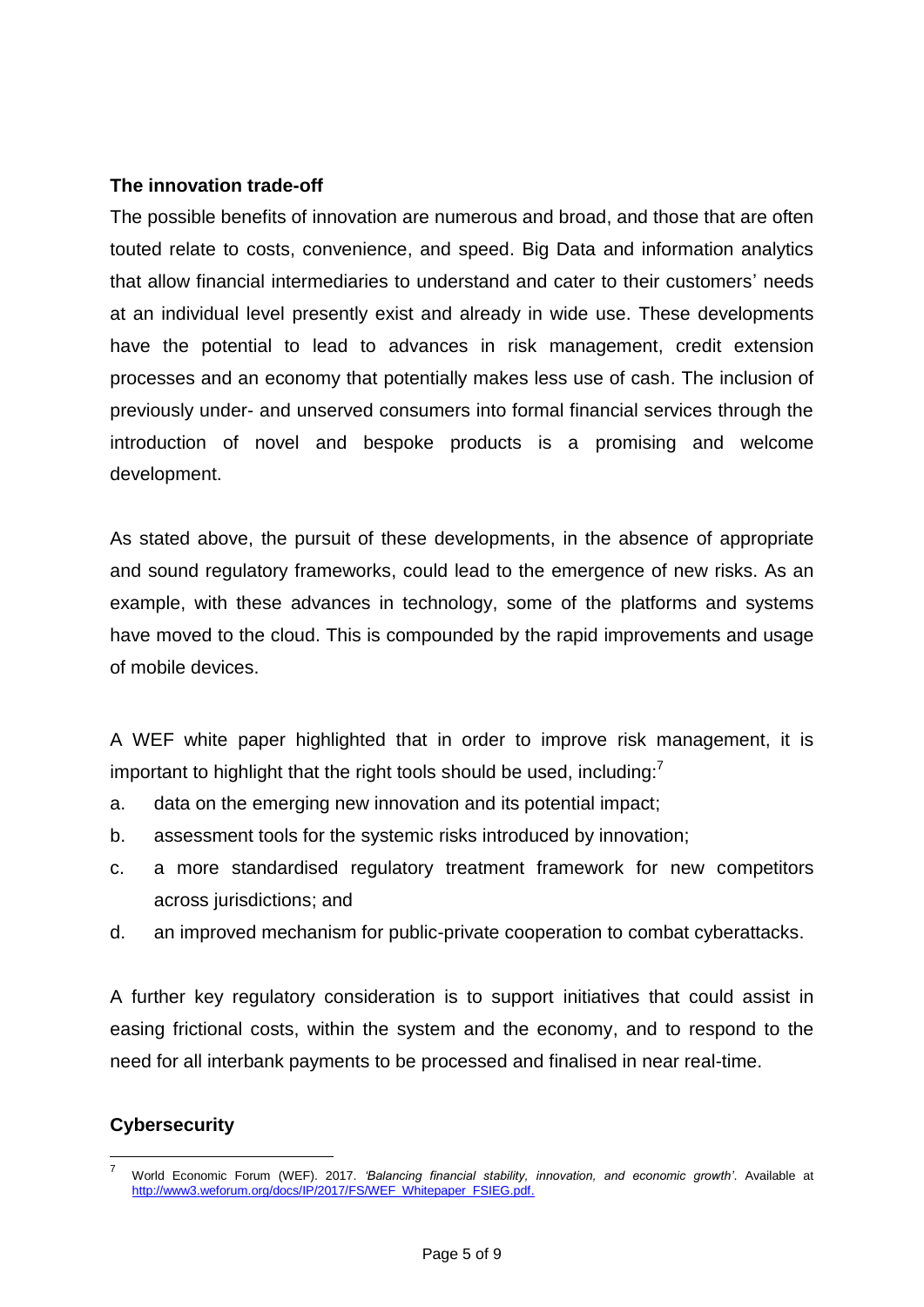There is no doubt that cyber-threats have increased substantially over the past few years. As technology evolves and is more widely embraced and become more accessible, criminal activity is rapidly expanding to the cyber-world. The source of this threat vector is both privately and state-sponsored - the latter is far more difficult to counter. Cybersecurity and strengthening resilience across the entire value chain is therefore non-negotiable. In response to this reality, the SARB hosted a Cybersecurity Conference with the theme of 'Collaboration for building cyber-resilience' last year. The conference was an important event for creating a platform to share experiences from both global and local stakeholders, creating awareness and a common understanding of the fundamental issues, and assisting in determining the deficiencies that needs to be addressed.

Through this Payments Innovation Conference, we will also explore payment threats and security interventions in the digital age, with a focus on the analysis of emerging threats in the payments domain and counteracting threats (the tactics, tools, and techniques) in order to remain safe and secure in the digital age.

It is important to recognise that, in an interconnected world, one is only as safe as the weakest link. It is, therefore, crucial for us to think about how to strengthen the resilience of the wider financial system.

## **Developments in regulations and policy objectives**

 $\overline{a}$ 

The South African Reserve Bank Act 90 of 1989 (SARB Act) bestows the mandate of ensuring the efficiency, safety and soundness of the entire payments value chain and related matters on the SARB. Aligned to this mandate in the SARB Act is the enabling legislation, namely the National Payment System Act 78 of 1998, which ''provides for the management, administration, operation, regulation and supervision of the payment, clearing and settlement systems in the Republic of South Africa<sup>8</sup>. In the quest to execute this mandate, the SARB endevours to increasingly establish an enabling regulatory environment for innovation to take place.

<sup>8</sup> See the National Payment System Act, available at [www.resbank.co.za](http://www.resbank.co.za/) > Regulation and supervision > National Payment System (NPS) > NPS Legislation.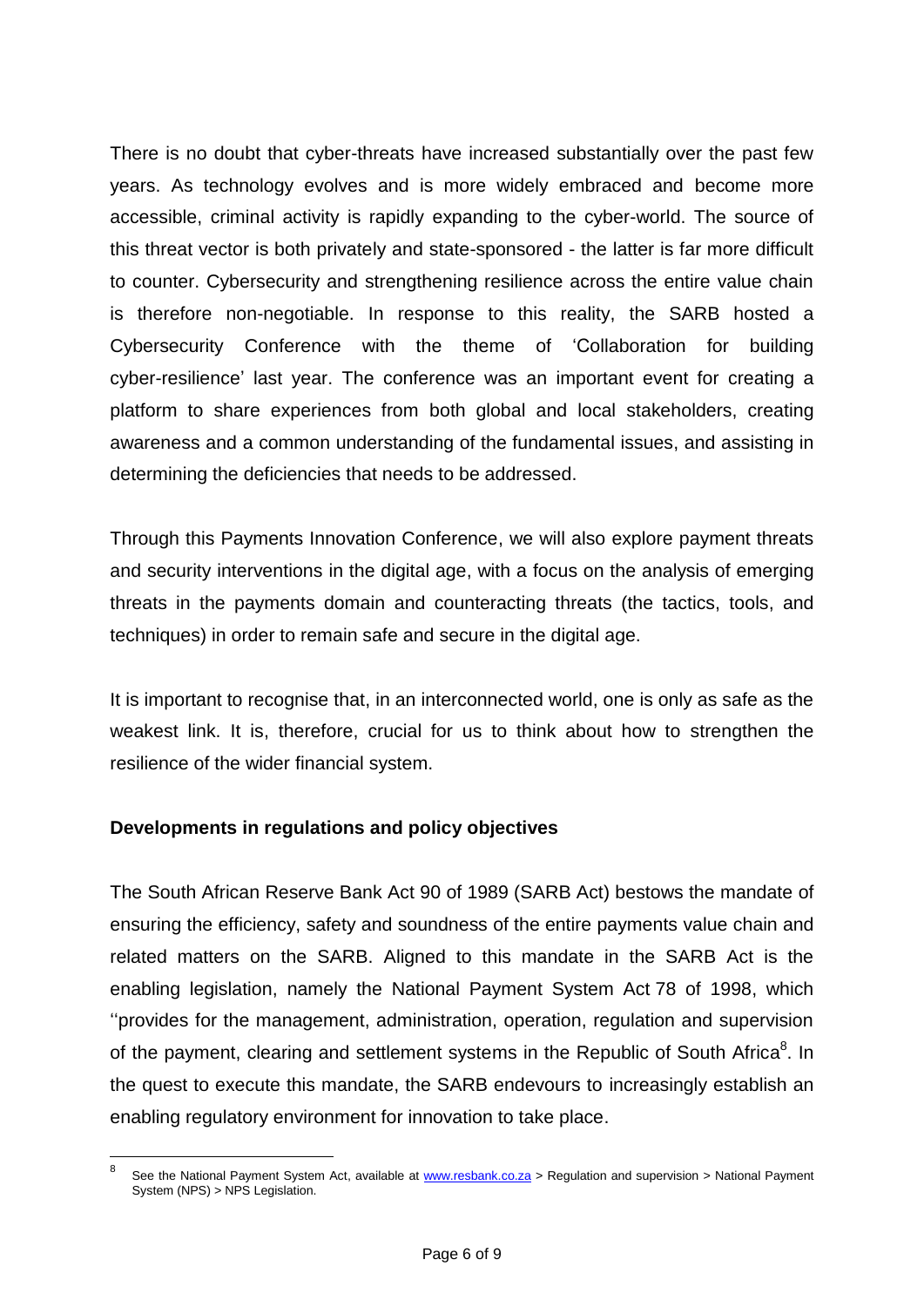One of the benefits of payments innovation is the potential expansion of access to financial services and achieving financial inclusion to reach the under- and unserved consumers and to reduce transaction costs while providing greater transparency with simpler products and greater convenience and efficiency. By leveraging technology and proactively shaping a conducive environment for innovation through regulation, the payments system can serve as a gateway to achieving financial inclusion and address the need to deepen and strengthen access for both consumers and providers.

As the payments industry becomes increasingly innovative and continues to improve the traditional payments landscape, regulatory and legislative frameworks need to be flexible and adaptable to these changes and provide an enabling environment for innovation to thrive. Furthermore, the regulatory framework should remain robust and resilient to risks that may be posed to the safety and efficiency of the payments system.

A number of developments have necessitated a rethink of the adequacy and relevance of the existing payments regulatory framework. These include global policy developments, relating to financial inclusion, access, financial stability, financial integrity and competition, international best practice and standards, and recommendations from global policy-setting structures, including the assessments undertaken by institutions such as the World Bank and the International Monetary Fund.

#### **How the South African Reserve Bank collaborates with the industry**

In 2015, the SARB initiated a project to develop a vision for the national payment system. This process culminated in the drafting of the *National payment system framework and strategy: Vision 2025* document (*Vision 2025*). The SARB is currently in the last phase of consultations with the industry regarding the strategies that will be implemented to advance the development of the national payment system. The *Vision 2025* process has and will continue to be consultative and collaborative.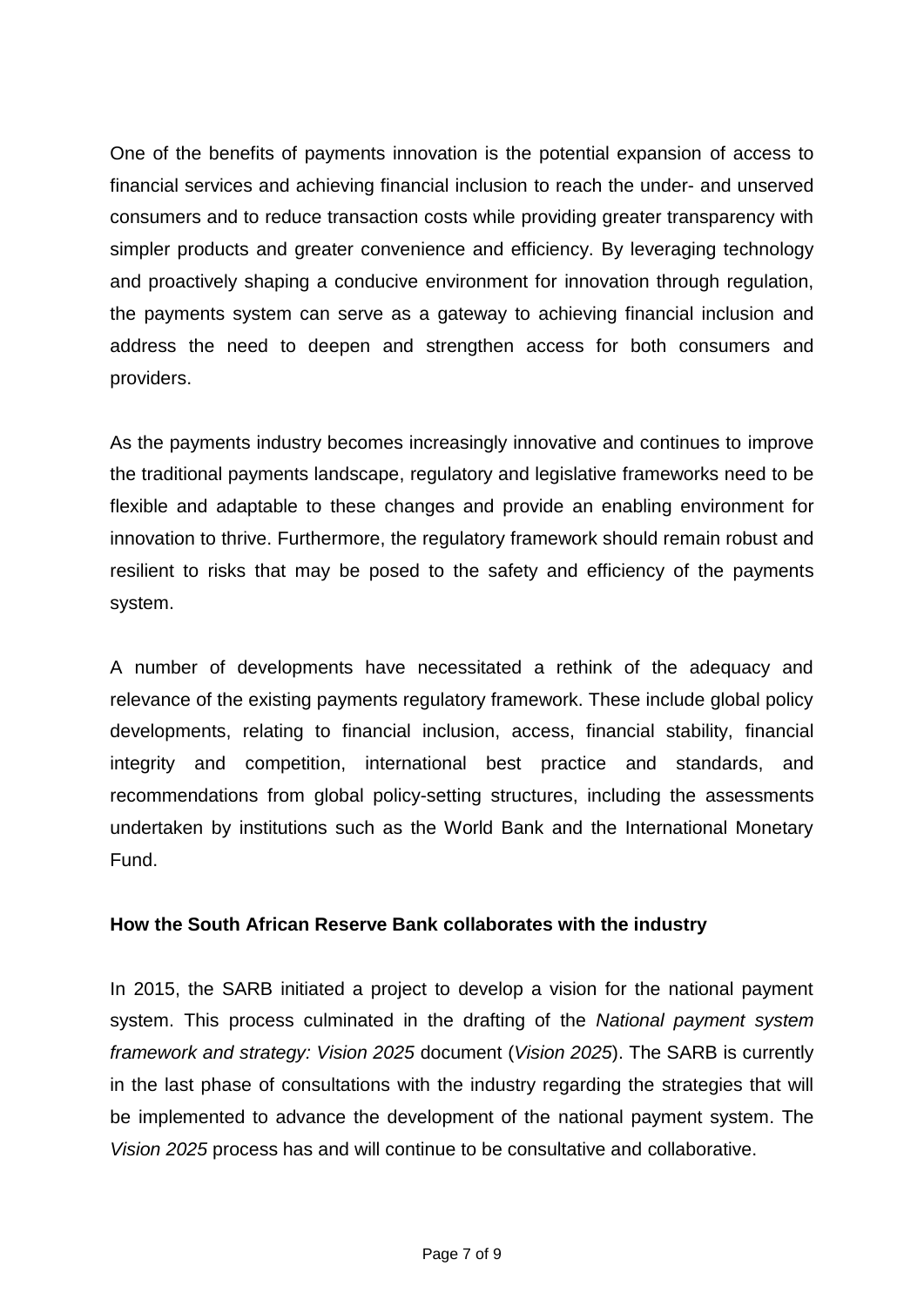In March 2016, the SARB Executive approved the establishment of an internal Virtual Currencies (VCs) and Distributed Ledger Technologies (DLTs) Steering Committee (SteerCo) and working group. Subsequently, we established a FinTech SteerCo and working group. These structures are tasked to strategically review the emergence of FinTech initiatives and assess the related use cases. Their primary responsibilities include the facilitation of the development and review of policy positions for the SARB across its regulatory domains. This will be undertaken through an analysis of both the pros and the cons of emerging FinTech innovations, as well as through the testing of appropriate regulatory responses to these developments.

The SARB is also looking forward to exploring the potential for sandboxes and innovation hubs to test the relevance of existing regulatory frameworks and make the necessary changes, where appropriate.

An intergovernmental FinTech working group consisting of various government agencies – including the SARB, National Treasury, the Financial Intelligence Centre, the Financial Services Board and the South African Revenue Service – was also established in December 2016. Its main purpose is to assess different FinTech innovations and their impact on the South African regulatory landscape. This is aimed at fostering safe FinTech innovation in South Africa.

## **Conclusion**

I hope that the focus of the next two days will be on the potential innovative developments within the payments systems environment and the possible benefits that these may give rise to. This calls for critical reflections, including on how we may collaborate in order to advance the development of and growth in our economy. This conference thus presents an opportunity to jointly contemplate the payments system's development potential and the roles that each one of us could play in realising this aspiration. Frank and open discussions are required on our strengths and shortcomings, with a specific focus on where we can do better and how we should position the South African payments system going forward.